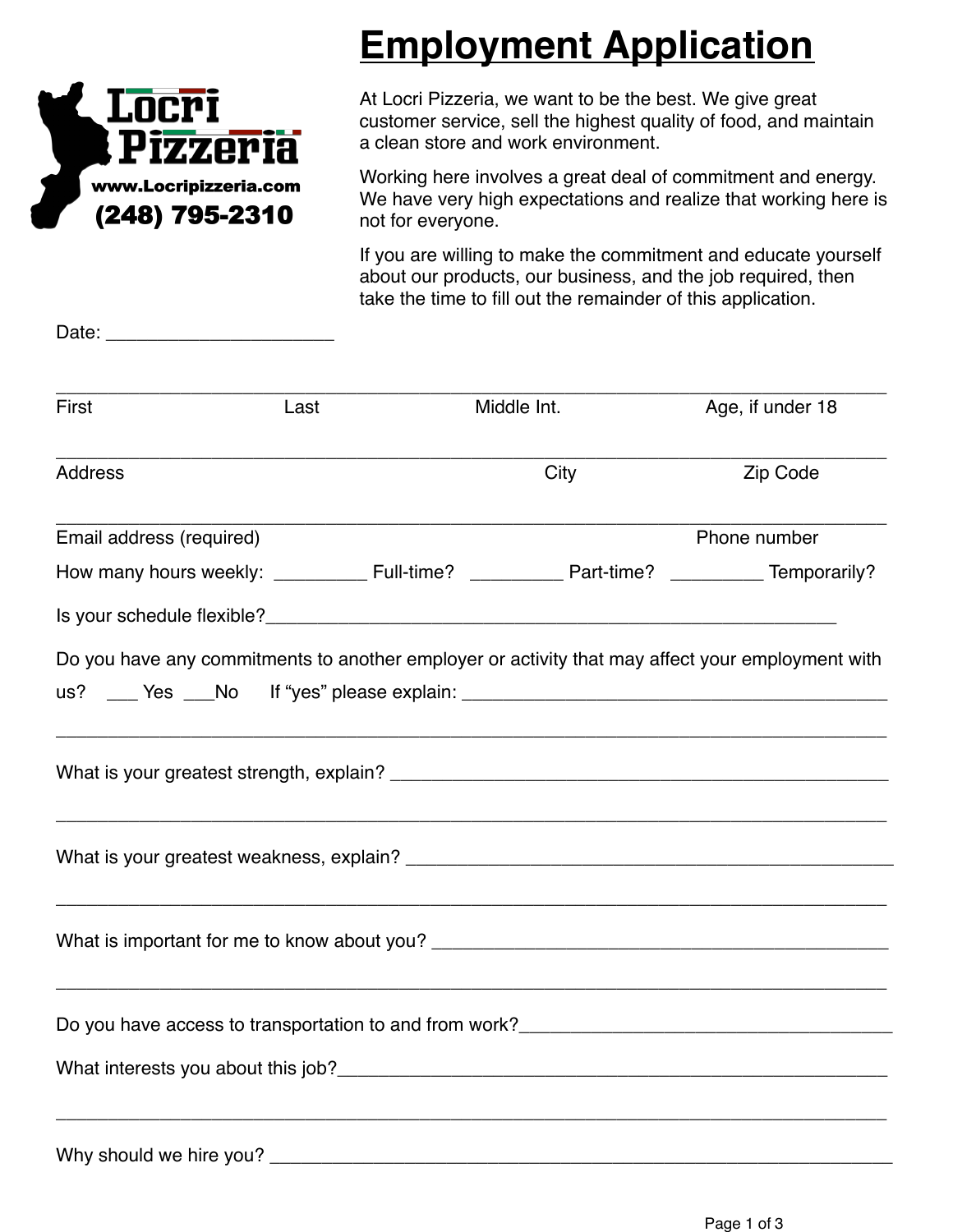## **Background**

Have you ever been convicted of a criminal offense? (An affirmative answer will not automatically disqualify you from being considered as a candidate for employment.)

\_\_\_\_\_\_\_\_\_\_\_\_\_\_\_\_\_\_\_\_\_\_\_\_\_\_\_\_\_\_\_\_\_\_\_\_\_\_\_\_\_\_\_\_\_\_\_\_\_\_\_\_\_\_\_\_\_\_\_\_\_\_\_\_\_\_\_\_\_\_\_\_\_\_\_\_\_\_\_\_

Date, Place, and Nature of Offense \_\_\_\_\_\_\_\_\_\_\_\_\_\_\_\_\_\_\_\_\_\_\_\_\_\_\_\_\_\_\_\_\_\_\_\_\_\_\_\_\_\_\_\_\_\_\_\_\_\_\_\_

### **Education**

| <b>Education Level</b> | Name of School | Years completed? Still<br>attending Y or N? | Degree, Major, or Type of<br>course studying? |
|------------------------|----------------|---------------------------------------------|-----------------------------------------------|
| High School            |                |                                             |                                               |
| College                |                |                                             |                                               |
| Graduate School        |                |                                             |                                               |
| <b>Trade School</b>    |                |                                             |                                               |
| Other                  |                |                                             |                                               |

## **Employment History**

(list the most current employers)

|  |  | Employed from: _______ Mo/Yr to: _______ Your Job Title: ________________________                    |
|--|--|------------------------------------------------------------------------------------------------------|
|  |  |                                                                                                      |
|  |  |                                                                                                      |
|  |  | 2. Employer: ___________________________________Supervisors Name: __________________________________ |
|  |  |                                                                                                      |
|  |  | Employed from: ______ Mo/Yr to: ______ Your Job Title: __________________________                    |
|  |  |                                                                                                      |
|  |  |                                                                                                      |
|  |  | 3. Employer: __________________________________Supervisors Name: ___________________________________ |
|  |  |                                                                                                      |
|  |  |                                                                                                      |
|  |  |                                                                                                      |